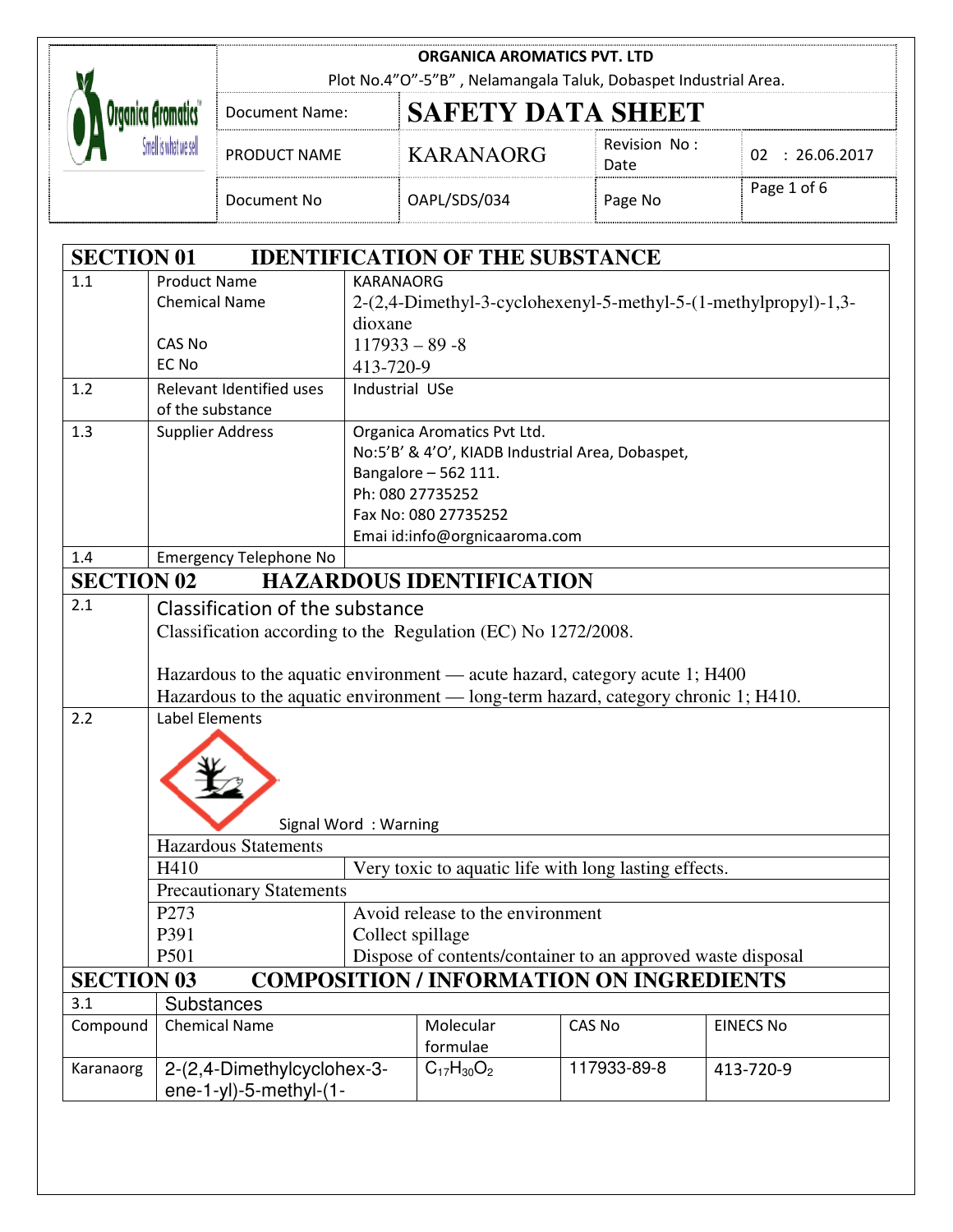|                       | <b>ORGANICA AROMATICS PVT. LTD</b><br>Plot No.4"O"-5"B", Nelamangala Taluk, Dobaspet Industrial Area. |                          |                      |                 |  |
|-----------------------|-------------------------------------------------------------------------------------------------------|--------------------------|----------------------|-----------------|--|
|                       | Document Name:                                                                                        | <b>SAFETY DATA SHEET</b> |                      |                 |  |
| amell is what we sell | PRODUCT NAME                                                                                          | KARANAORG                | Revision No:<br>Date | 02 : 26.06.2017 |  |
|                       | Document No                                                                                           | OAPL/SDS/034             | Page No              | Page 2 of 6     |  |
|                       |                                                                                                       |                          |                      |                 |  |

|     | methylpropyl)-1,3-dioxane.                         |                           |                                                                                                                                      |       |                                                                                               |
|-----|----------------------------------------------------|---------------------------|--------------------------------------------------------------------------------------------------------------------------------------|-------|-----------------------------------------------------------------------------------------------|
|     | <b>SECTION 04</b>                                  | <b>FIRST AID MEASURES</b> |                                                                                                                                      |       |                                                                                               |
| 4.1 | Description of First aid measures                  |                           |                                                                                                                                      |       |                                                                                               |
|     | Ingestion                                          |                           | Rinse mouth with water. Obtain medical assistance immediately.                                                                       |       |                                                                                               |
|     |                                                    |                           | Do not induce vomiting.                                                                                                              |       |                                                                                               |
|     |                                                    |                           | Symptoms: queasiness, stomach aches                                                                                                  |       |                                                                                               |
|     | Eye contact                                        |                           | Immediately rinse eyes with water. If any sign of tissue damage or                                                                   |       |                                                                                               |
|     |                                                    |                           |                                                                                                                                      |       | persistent irritation is apparent, obtain medical assistance immediately.                     |
|     | Skin contact                                       |                           | Symptoms: irritation, reddening.                                                                                                     |       | Remove contaminated clothing. Wash skin immediately with water and                            |
|     |                                                    |                           | soap. If any sign of tissue damage or persistent irritation is apparent                                                              |       |                                                                                               |
|     |                                                    |                           | obtain medical assistance immediately.                                                                                               |       |                                                                                               |
|     |                                                    |                           | Symptoms: irritation, stinging.                                                                                                      |       |                                                                                               |
|     | Inhalation                                         |                           | In case of excessive inhalation, expose the person to fresh air and if                                                               |       |                                                                                               |
|     |                                                    |                           | necessary, obtain medical assistance.                                                                                                |       |                                                                                               |
|     |                                                    |                           | Symptoms: Choking, drowsiness, respiratory disruptions                                                                               |       |                                                                                               |
|     | <b>SECTION 05</b>                                  |                           | <b>FIRE FIGHTING MEASURES</b>                                                                                                        |       |                                                                                               |
|     |                                                    |                           |                                                                                                                                      |       |                                                                                               |
|     |                                                    |                           |                                                                                                                                      |       |                                                                                               |
| 5.1 | Suitable Extinguishing media                       |                           |                                                                                                                                      |       |                                                                                               |
|     |                                                    |                           | Dry chemical, alcohol-resistant foam and carbon dioxide. For safety reasons, do not use full                                         |       |                                                                                               |
|     | water spray.                                       |                           |                                                                                                                                      |       |                                                                                               |
| 5.2 | Special protective equipment for fire-fighters     |                           |                                                                                                                                      |       |                                                                                               |
|     |                                                    |                           |                                                                                                                                      |       |                                                                                               |
|     |                                                    |                           | Wear self-contained breathing apparatus for fire fighting if necessary.                                                              |       |                                                                                               |
|     |                                                    |                           | Prevent run-off from fire fighting to enter drains or water courses.                                                                 |       |                                                                                               |
| 5.3 | Hazardous Decomposition arising from the substance |                           |                                                                                                                                      | None. |                                                                                               |
|     | <b>SECTION 06</b>                                  |                           | <b>ACCIDENTAL RELEASE MEASURES.</b>                                                                                                  |       |                                                                                               |
| 6.1 | <b>Personal Precautions</b>                        |                           |                                                                                                                                      |       |                                                                                               |
|     |                                                    |                           |                                                                                                                                      |       |                                                                                               |
|     |                                                    |                           | Wear respirator, chemical safety goggles, rubber boots, and heavy rubber gloves.                                                     |       |                                                                                               |
|     |                                                    |                           | Avoid contact with skin and inhalation of its vapors or smoke.                                                                       |       |                                                                                               |
| 6.2 |                                                    |                           | Maintain adequate ventilation in the working area after spilling                                                                     |       |                                                                                               |
|     |                                                    |                           | Methods and material for containment and cleaning up                                                                                 |       | Cover with an inert, inorganic, non-combustible absorbent material (e.g. dry-lime, sand, soda |
|     | ash).                                              |                           |                                                                                                                                      |       |                                                                                               |
|     |                                                    |                           | Ventilate area and wash spill site after material pickup is complete.<br>Dispose of in accordance with current laws and regulations. |       |                                                                                               |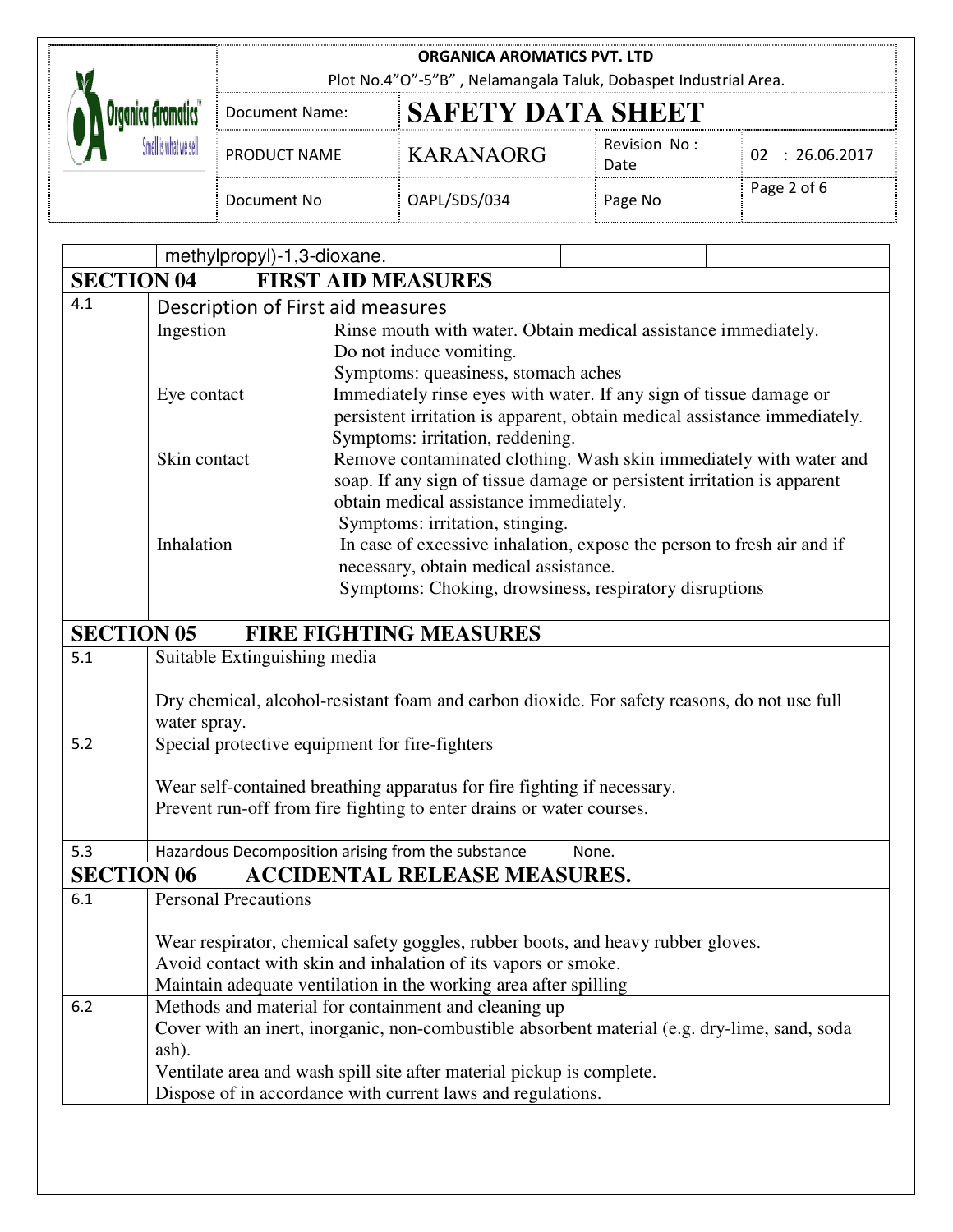|      |                                                                                                          |                                                                 | <b>ORGANICA AROMATICS PVT. LTD</b>                                                              |                                                                                                        |                 |  |  |
|------|----------------------------------------------------------------------------------------------------------|-----------------------------------------------------------------|-------------------------------------------------------------------------------------------------|--------------------------------------------------------------------------------------------------------|-----------------|--|--|
|      |                                                                                                          | Plot No.4"O"-5"B", Nelamangala Taluk, Dobaspet Industrial Area. |                                                                                                 |                                                                                                        |                 |  |  |
|      | rganica Aromatics                                                                                        | <b>Document Name:</b>                                           |                                                                                                 | <b>SAFETY DATA SHEET</b>                                                                               |                 |  |  |
|      | imell is what we sell                                                                                    | PRODUCT NAME                                                    | <b>KARANAORG</b>                                                                                | Revision No:<br>Date                                                                                   | 02 : 26.06.2017 |  |  |
|      |                                                                                                          | Document No                                                     | OAPL/SDS/034                                                                                    | Page No                                                                                                | Page 3 of 6     |  |  |
|      |                                                                                                          |                                                                 |                                                                                                 |                                                                                                        |                 |  |  |
|      |                                                                                                          |                                                                 |                                                                                                 |                                                                                                        |                 |  |  |
|      | <b>SECTION 07</b>                                                                                        |                                                                 | <b>HANDLING AND STORAGE</b>                                                                     |                                                                                                        |                 |  |  |
| 7.1  | Safe handling                                                                                            |                                                                 |                                                                                                 |                                                                                                        |                 |  |  |
|      |                                                                                                          |                                                                 | Avoid contact with skin and eyes. Avoid inhalation of vapor or mist. Keep away from fire and    |                                                                                                        |                 |  |  |
|      |                                                                                                          |                                                                 | open flames. Do not overheat. Keep away from food, drink and animal feeding stuffs.             |                                                                                                        |                 |  |  |
| 7.2  |                                                                                                          | Conditions for storage                                          |                                                                                                 |                                                                                                        |                 |  |  |
|      |                                                                                                          |                                                                 | Keep the product in its original container well sealed, in a dry and ventilated area, away from |                                                                                                        |                 |  |  |
|      |                                                                                                          |                                                                 | potential sources of ignition and protected from light. Store in accordance with local/national |                                                                                                        |                 |  |  |
|      |                                                                                                          | regulations and follow the warnings on the label.               |                                                                                                 |                                                                                                        |                 |  |  |
| 8.1  | <b>SECTION 08</b>                                                                                        |                                                                 | <b>EXPOSURE CONTROL AND PERSAONAL PROTECTION.</b>                                               |                                                                                                        |                 |  |  |
|      |                                                                                                          | Exposure controls                                               |                                                                                                 |                                                                                                        |                 |  |  |
|      | Personal protection equipment<br>Use personal protection equipment according to Directive<br>89/686/EEC. |                                                                 |                                                                                                 |                                                                                                        |                 |  |  |
|      | Engineering Controls-Ventilation The areas where the product is handled and stored should be             |                                                                 |                                                                                                 |                                                                                                        |                 |  |  |
|      |                                                                                                          |                                                                 |                                                                                                 | adequately ventilated.                                                                                 |                 |  |  |
|      |                                                                                                          | <b>Respiratory Protection</b>                                   | Use personal breathing apparatus whenever deemed                                                |                                                                                                        |                 |  |  |
|      |                                                                                                          |                                                                 | necessary.                                                                                      |                                                                                                        |                 |  |  |
|      |                                                                                                          | <b>Skin Protection</b>                                          | Avoid contact with skin. Compatible chemical-resistant                                          |                                                                                                        |                 |  |  |
|      |                                                                                                          |                                                                 | gloves are recommended. Wash contaminated gloves before                                         |                                                                                                        |                 |  |  |
|      |                                                                                                          |                                                                 | reuse.                                                                                          |                                                                                                        |                 |  |  |
|      |                                                                                                          | Eye/Face protection                                             |                                                                                                 | Chemical safety goggles are recommended. Wash<br>contaminated goggles before reuse.                    |                 |  |  |
|      |                                                                                                          |                                                                 |                                                                                                 |                                                                                                        |                 |  |  |
| 9.1  | <b>SECTION 09</b>                                                                                        |                                                                 | PHYSICAL AND CHEMICAL PROPERTIES<br>Information on basic physical and chemical properties       |                                                                                                        |                 |  |  |
|      |                                                                                                          |                                                                 |                                                                                                 |                                                                                                        |                 |  |  |
|      | <b>Physical State</b>                                                                                    |                                                                 | Liquid                                                                                          |                                                                                                        |                 |  |  |
|      | Color                                                                                                    |                                                                 |                                                                                                 | Colorless to Pale Yellow colored liquid                                                                |                 |  |  |
|      | Odor                                                                                                     |                                                                 | Amber, Woody                                                                                    |                                                                                                        |                 |  |  |
|      | Specific Gravity at 25°C                                                                                 |                                                                 |                                                                                                 | Between 0.958 - 0.965 at 25°C                                                                          |                 |  |  |
|      | Refractive Index at 20°C                                                                                 |                                                                 |                                                                                                 | 1.4800 - 1.4880 at $25^{\circ}$ C                                                                      |                 |  |  |
|      | Acid value                                                                                               |                                                                 | Not More Than 1.0                                                                               |                                                                                                        |                 |  |  |
|      | Solubility in water                                                                                      |                                                                 |                                                                                                 | In soluble                                                                                             |                 |  |  |
|      | <b>Boiling Point</b>                                                                                     |                                                                 |                                                                                                 | 328 - 329°C @ 760 mm Hg                                                                                |                 |  |  |
|      | Flash point                                                                                              |                                                                 | $>200^{\circ}$ F (93.33 °C)                                                                     |                                                                                                        |                 |  |  |
|      | <b>SECTION 10</b>                                                                                        |                                                                 | <b>STABILITY AND REACTIVITY</b>                                                                 |                                                                                                        |                 |  |  |
| 10.1 |                                                                                                          | <b>Storage Stability</b>                                        |                                                                                                 |                                                                                                        |                 |  |  |
|      | Incompatible materials                                                                                   |                                                                 |                                                                                                 | Stable under recommended storage conditions<br>Oxidizing mineral acids, strong reducing agents, strong |                 |  |  |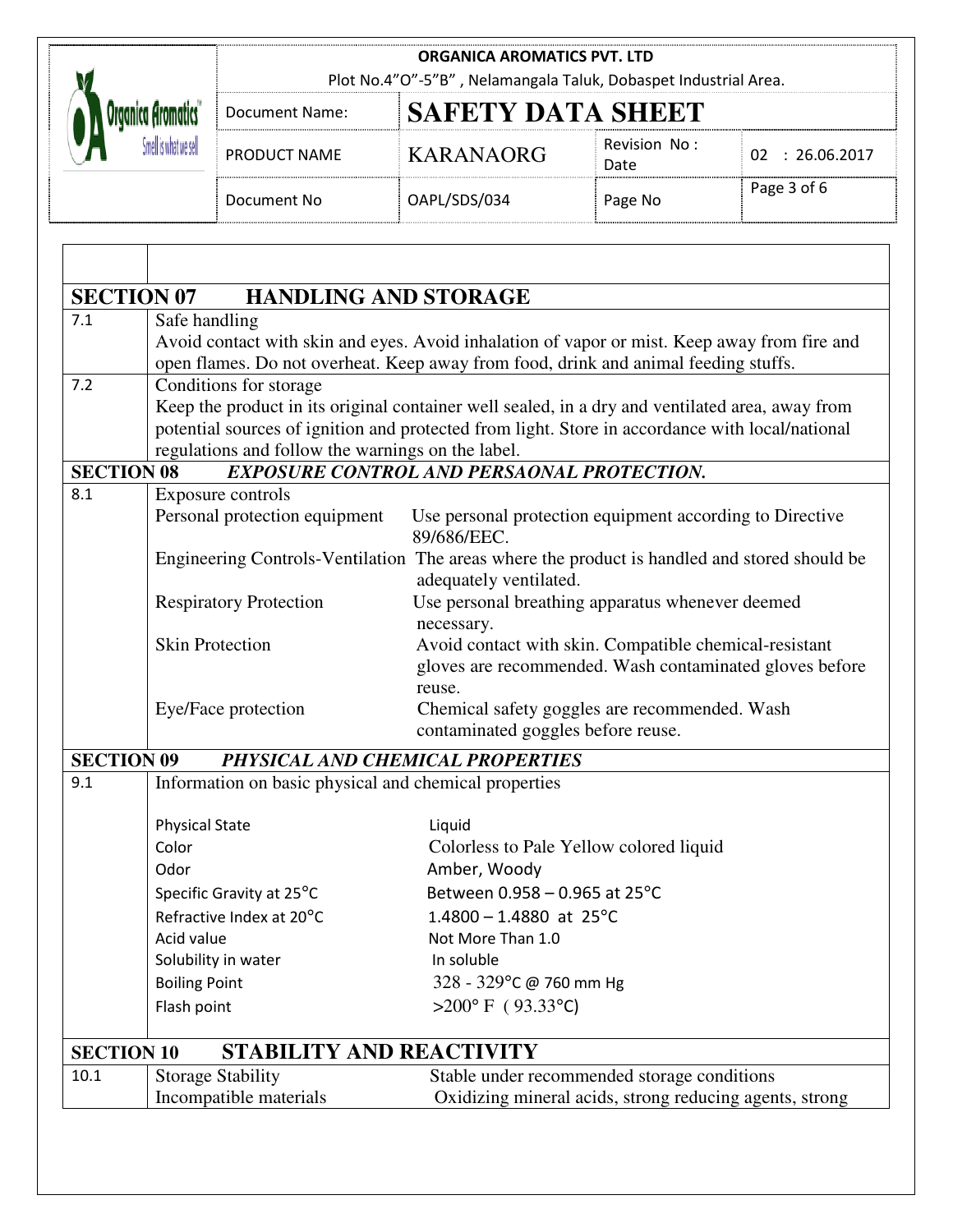|                      |                  |                                                                 | <b>ORGANICA AROMATICS PVT. LTD</b>                                                               |                                                          |                 |  |
|----------------------|------------------|-----------------------------------------------------------------|--------------------------------------------------------------------------------------------------|----------------------------------------------------------|-----------------|--|
|                      |                  | Plot No.4"O"-5"B", Nelamangala Taluk, Dobaspet Industrial Area. |                                                                                                  |                                                          |                 |  |
|                      | ganica Aromatics | Document Name:                                                  | <b>SAFETY DATA SHEET</b>                                                                         |                                                          |                 |  |
| nell is what we sell |                  | PRODUCT NAME                                                    | <b>KARANAORG</b>                                                                                 | Revision No:<br>Date                                     | 02 : 26.06.2017 |  |
|                      |                  | Document No                                                     | OAPL/SDS/034                                                                                     | Page No                                                  | Page 4 of 6     |  |
|                      |                  |                                                                 | oxidizing agents.                                                                                |                                                          |                 |  |
|                      |                  | Conditions to avoid                                             |                                                                                                  | Heat, flames and other sources of ignition.              |                 |  |
|                      |                  | Hazardous Decomposition products                                |                                                                                                  | Carbon monoxide and other unidentified organic           |                 |  |
|                      |                  |                                                                 | compounds may be formed upon combustion                                                          |                                                          |                 |  |
|                      |                  | Hazardous Polymerization                                        |                                                                                                  | It does not undergo any dangerous reactions under normal |                 |  |
|                      |                  |                                                                 | Conditions.                                                                                      |                                                          |                 |  |
| <b>SECTION 11</b>    |                  |                                                                 | <b>TOXICOLOGICAL INFORMATION</b>                                                                 |                                                          |                 |  |
| 11.1                 |                  | <b>Threshold Limit Value</b>                                    | Non Toxic.                                                                                       |                                                          |                 |  |
|                      |                  | Signs and Symptoms of Exposure                                  | Not Available                                                                                    |                                                          |                 |  |
|                      |                  | Carcinogenicity                                                 | Not Available                                                                                    |                                                          |                 |  |
|                      |                  | <b>Reproductive Toxicity</b>                                    | Not Available                                                                                    |                                                          |                 |  |
|                      | Teratogenicity   |                                                                 | Not Available                                                                                    |                                                          |                 |  |
|                      | Mutagenicity     |                                                                 | Not Available                                                                                    |                                                          |                 |  |
| <b>SECTION 12</b>    |                  |                                                                 | <b>ECOLOGICAL INFORMATION</b>                                                                    |                                                          |                 |  |
| 12.1                 |                  | Acute aquatic toxicity                                          | Not determined                                                                                   |                                                          |                 |  |
|                      |                  | Persistence and degradability                                   | Not available                                                                                    |                                                          |                 |  |
|                      |                  | Mobility in soil                                                | Not available                                                                                    |                                                          |                 |  |
|                      |                  | Results of PBT and vPvB assessment                              | Not determined                                                                                   |                                                          |                 |  |
|                      |                  | Other adverse effects                                           | Do not allow the material to enter streams, sewers                                               |                                                          |                 |  |
|                      |                  |                                                                 | or other waterways                                                                               |                                                          |                 |  |
| <b>SECTION 13</b>    |                  | <b>DISPOSAL CONSIDERATION</b>                                   |                                                                                                  |                                                          |                 |  |
| 13.1                 |                  | Waste Disposable method                                         |                                                                                                  | Combustible material may be burned in a chemical         |                 |  |
|                      |                  |                                                                 |                                                                                                  | incinerator equipped with an afterburner and scrubber.   |                 |  |
|                      |                  |                                                                 |                                                                                                  | Observe all federal, state, and local environmental      |                 |  |
|                      |                  |                                                                 |                                                                                                  | regulations. Contact a licensed professional waste       |                 |  |
|                      |                  |                                                                 |                                                                                                  | disposal service to dispose of this material.            |                 |  |
|                      |                  | Contaminated packaging                                          | Do not reuse used empty containers.                                                              |                                                          |                 |  |
|                      |                  |                                                                 | Dispose of as unused product.                                                                    |                                                          |                 |  |
| <b>SECTION 14</b>    |                  |                                                                 | <b>TRANSPORT INFORMATIONS</b>                                                                    |                                                          |                 |  |
| 14.1                 |                  |                                                                 | International Carriage of Dangerous Goods by Road (ADR)                                          |                                                          |                 |  |
|                      | UN No.:          |                                                                 | <b>UN3082</b>                                                                                    |                                                          |                 |  |
|                      |                  | Proper Shipping Name:                                           |                                                                                                  |                                                          |                 |  |
|                      |                  |                                                                 | Environmentally Hazardous Substance liquid<br>N.O.S.(Contains 2-(2,4- Dimethyl-3- cyclohexenyl)- |                                                          |                 |  |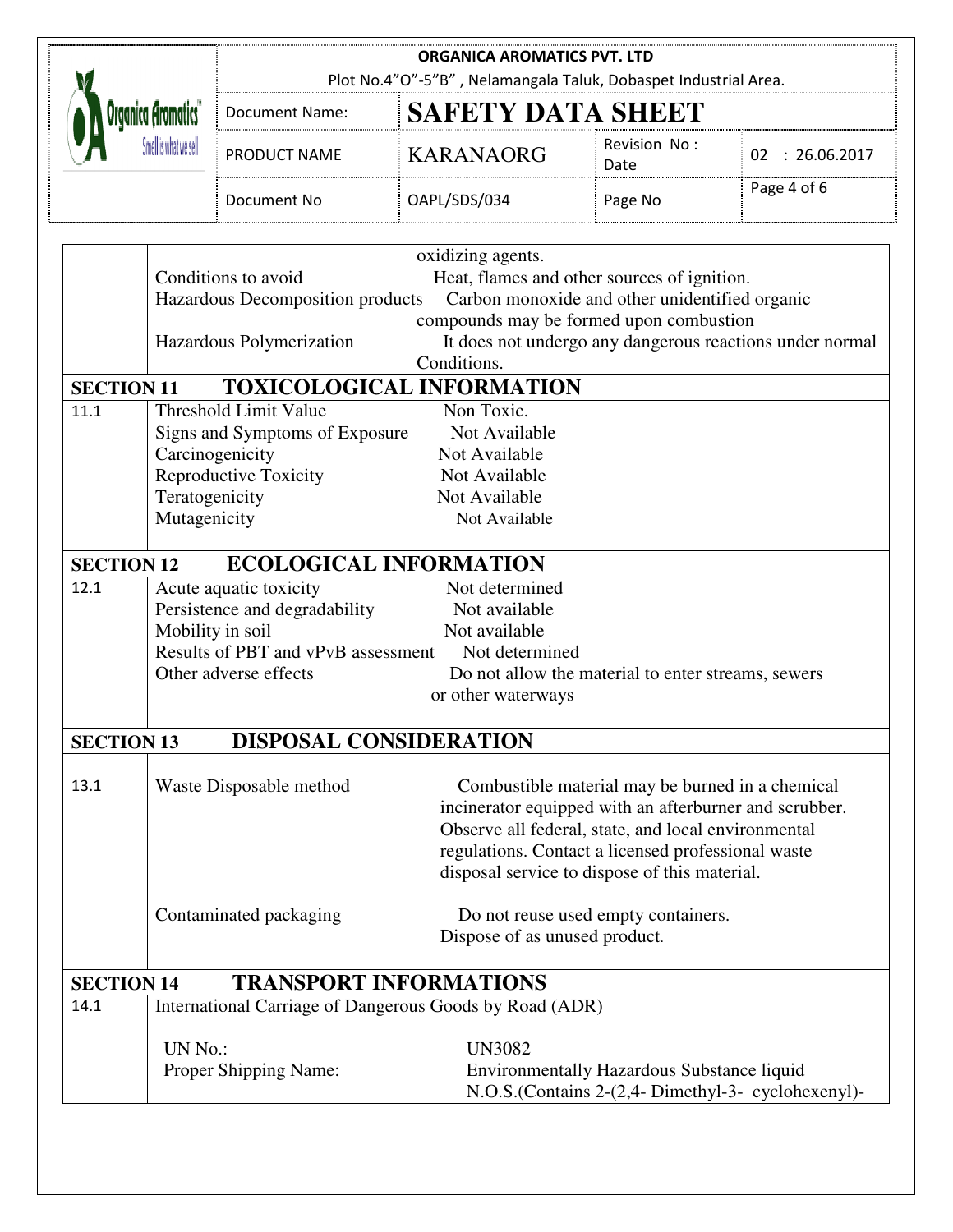|                       |                                 |                                                   | <b>ORGANICA AROMATICS PVT. LTD</b><br>Plot No.4"O"-5"B", Nelamangala Taluk, Dobaspet Industrial Area.            |                                                                                          |                                                    |  |
|-----------------------|---------------------------------|---------------------------------------------------|------------------------------------------------------------------------------------------------------------------|------------------------------------------------------------------------------------------|----------------------------------------------------|--|
|                       | rganica Aromatics"              | <b>SAFETY DATA SHEET</b><br><b>Document Name:</b> |                                                                                                                  |                                                                                          |                                                    |  |
| smell is what we sell |                                 | PRODUCT NAME                                      | <b>KARANAORG</b>                                                                                                 | Revision No:<br>Date                                                                     | 02 : 26.06.2017                                    |  |
|                       |                                 | Document No                                       | OAPL/SDS/034                                                                                                     | Page No                                                                                  | Page 5 of 6                                        |  |
|                       | Class:<br>Label:                | Packing Group:<br>Tunnel restriction code:        | Ш<br>9<br>(E)                                                                                                    | 5- methyl-5-(1-methylpropyl)- 1,3-dioxane)                                               |                                                    |  |
| 14.2                  |                                 | <b>Sea Transport (IMDG)</b>                       |                                                                                                                  |                                                                                          |                                                    |  |
|                       | UN No.:                         | Proper Shipping Name:                             | <b>UN3082</b>                                                                                                    | Environmentally hazardous substance, liquid,<br>5-methyl-5-(1-methylpropyl)-1,3-dioxane) | n.o.s. (Contains 2- (2,4- Dimethyl-3-yclohexenyl)- |  |
|                       | Class:                          | Packing Group:<br>Marine Pollutant:               | III<br>9<br>Yes                                                                                                  |                                                                                          |                                                    |  |
|                       | Label:                          |                                                   |                                                                                                                  |                                                                                          |                                                    |  |
| 14.3                  |                                 | <b>Air Transport (IMDG)</b>                       |                                                                                                                  |                                                                                          |                                                    |  |
|                       | UN No.<br>Proper Shipping Name: |                                                   | <b>UN3082</b>                                                                                                    | Environmentally hazardous substance, liquid,                                             | n.o.s. (Contains 2-(2,4- Dimethyl-3-yclohexenyl)-  |  |
|                       | Class:<br>Label:                | Packing Group:<br>Marine Pollutant:               | Ш<br>9<br>Yes                                                                                                    | 5-methyl-5-(1-methylpropyl)-1,3-dioxane)                                                 |                                                    |  |
|                       |                                 |                                                   |                                                                                                                  |                                                                                          |                                                    |  |
| <b>SECTION 15</b>     |                                 |                                                   | <b>REGULATORY INFORMATION</b>                                                                                    |                                                                                          |                                                    |  |
| 15.1                  | US Federal regulations          |                                                   | This product is a "Hazardous Chemical" as defined by the OSHA<br>Hazard Communication Standard, 29 CFR 1910.1200 |                                                                                          |                                                    |  |